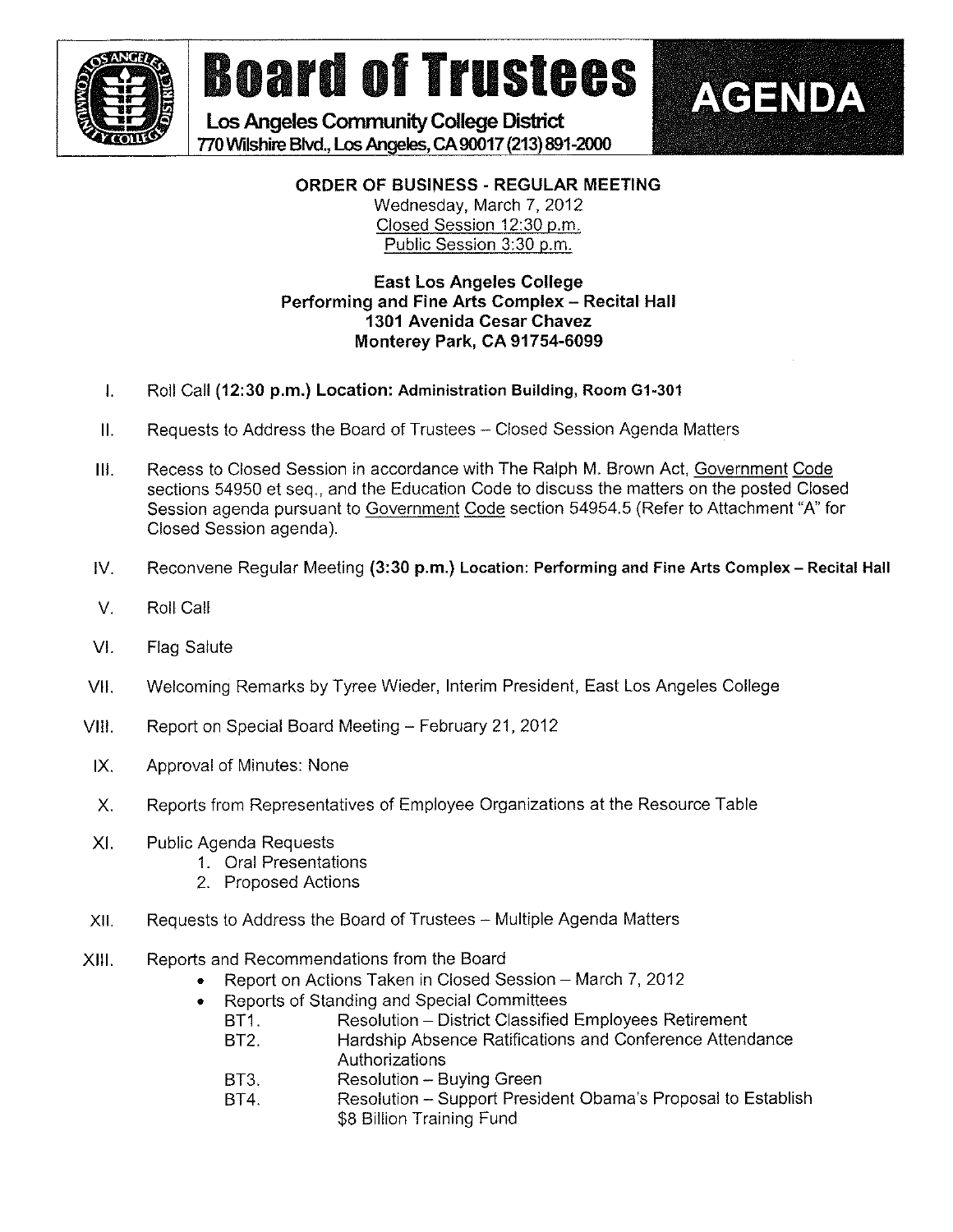**ORDER OF BUSINESS** March 7, 2012 Page 2

#### XIV. Reports from the Chancellor

- Report from the Chancellor regarding activities or pending issues in the District
	- o Recognition of the Cadet of the Year
	- o East Los Angeles College Presentation on the STEM Program
- XV. Consent Calendar

#### Matters Requiring a Majority Vote

- **Budget Revisions and Appropriation Transfers** BF1.
- BSD1. **Ratifications for Business Services**
- **Business Services Routine Report** BSD<sub>2</sub>
- Facilities Planning and Development Routine Report FPD1.
- FPD<sub>2</sub>. **Authorize Master Procurement Agreements**
- **Personnel Services Routine Actions** HRD1.
- HRD<sub>2</sub> **Status Advancement of Contract Faculty Members**
- **Employment Actions Regarding Academic Employees** HRD3.
- **Approval of Educational Programs and Courses** ISD1.
- PC1. **Personnel Commission Actions** 
	- Correspondence  $\bullet$

Matters Requiring a Super Majority Vote

Ratify an Emergency Resolution to Provide a Storm Drain Connection FPD3. Between Parking Lot A and the Los Angeles County Main Storm Drain Line for the Roadway, Walkway, Grounds, Parking Lot Project at Los **Angeles Valley College** 

XVI. Recommendations from the Chancellor

Amend Board Rule 7100.10 by Adding Section G - Delegation of CH<sub>1</sub> Authority to Make Determinations of Substantial Complexity Approve Accreditation Midterm Reports CH<sub>2</sub>

- 
- Los Angeles City College
- Los Angeles Trade-Technical College
- East Los Angeles College
- XVII. Notice Reports and Informatives
- Announcements and Indications of Future Proposed Actions XVIII.
- XIX. Adjournment

**Next Requiarly Scheduled Board Meeting** Wednesday, March 21, 2012 (Public Session scheduled for 3:30 p.m.) **Educational Services Center Board Room - First Floor** 770 Wilshire Blvd. Los Angeles, CA 90017 \*\*\*\*\*\*\*\*\*\*\*\*\*\*\*\*\*\*\*\*

\*\*\*\*\*\*\*\*\*\*\*\*\*\*\*\*\*\*\*\*\*\*\*\*\*\*\*\*\*\*

In compliance with Government Code section 54957.5(b), documents made available to the Board after the posting of the agenda that relate to an upcoming public session item will be made available by posting on the District's official bulletin board located in the lobby of the Educational Services Center located at 770 Wilshire Boulevard, Los Angeles, California 90017. Members of the public wishing to view the material will need to make their own parking arrangements at another location.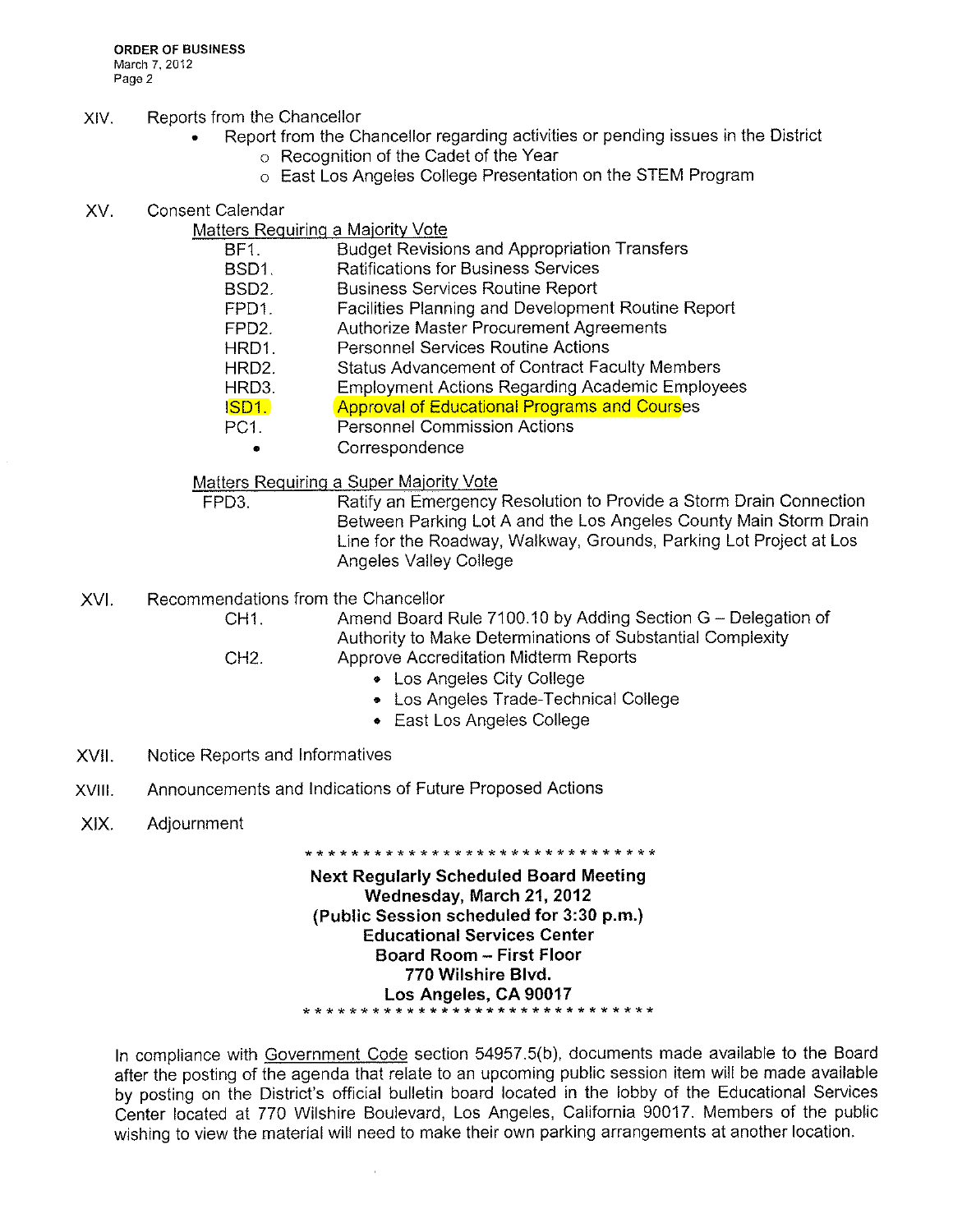# LOS ANGELES COMMUNITY COLLEGE DISTRICT

# BOARD OF TRUSTEES

## MINUTES - REGULAR MEETING

Wednesday, March 7, 2012 . 12:30 p.m. East Los Angeles College 12:30 p.m. - Administration Building, Room G1-301 3:30 p.m. - Performing and Fine Arts Complex - Recital Hall 1301 Avenida Cesar Chavez . Monterey Park, California 91754-6099

The regular meeting of the Board of Trustees of the Los Angeles Community College District (LACCD) was called to order at 12:37 p.m. with President Migue! Santiago presiding.

On roll call the following members were present: Kelly Candaele, Mona Field, Tina Park, Nancy Pearlman, Migue! Santiago, Scott J. Svonkin, and Steve Veres, Interim Student Trustee Brandon Batham was present.

Chancellor Daniel J. La Vista was present.

### REQUESTS TO ADDRESS THE BOARD OF TRUSTEES - CLOSED SESSION AGENDA MATTERS

President Santiago deferred to Ms. Camille Goulet, General Counsel.

Ms. Gouiet recommended that the Board of Trustees call upon Mr. Michae! Shanahan, Interim Senior Associate Vice Chancellor, Human Resources, to provide introductory remarks. She recommended that each of the scheduled speakers be allocated five minutes to address the Board.

Mr. Shanahan indicated that the item being addressed is Com. No. HRD3. Employment Actions Regarding Academic Employees. He noted that Roman Numeral I. March 15<sup>th</sup> Notice Regarding Four Academic Administrators Item A. was withdrawn as follows:

#### 1. MARCH 15 NOTICE REGARDING FOUR ACADEMIC ADMINISTRATORS

A. Authorize and direct the Chancellor to issue a March 15th notice to EN 549124, an academic administrator assigned to Los Angeles Pierce College, informing the individual that he/she will not be retained in his/her current administrative assignment beyond June 30,2012.

Withdrawn,

 $\sim 10^{-1}$ 

Background: ...

Ms. Allison Jones addressed the Board regarding Corn. No. HRD3. Roman Numerai 1. item C. as it related to the issuance of a March 15<sup>th</sup> notice to an academic administrator assigned to Los Angeles Mission College (LAMC),

The following scheduled speakers withdrew their requests to address the Board:

Ms. Angela Echeverri, Mr. Kelly Enos, Ms. Pat Flood, Ms. Cathy Brinkman, and Mr. Cesar A. Holguin,